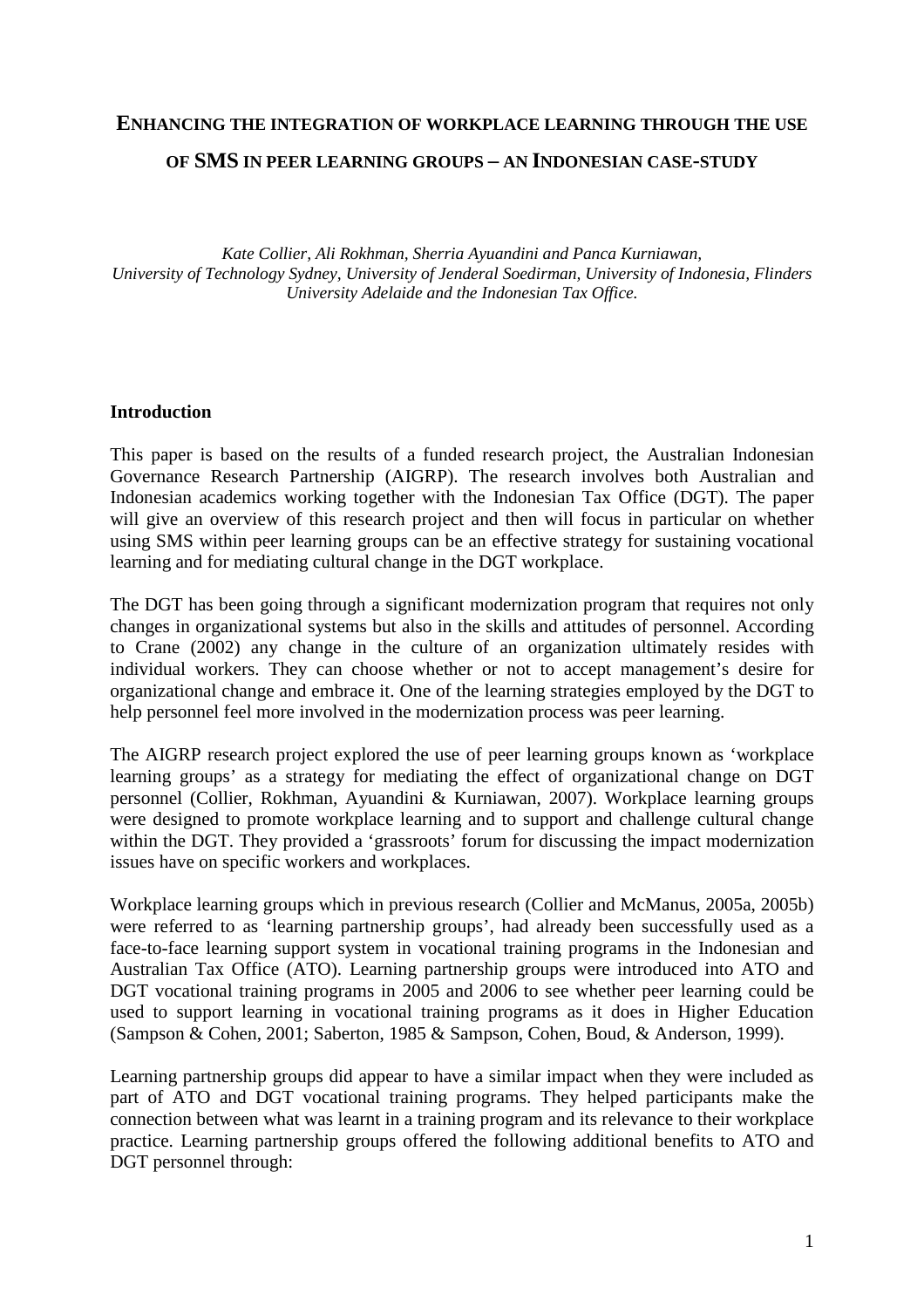- highlighting the learning processes that occur in the workplace
- providing an opportunity to exchange experiences and ask questions
- encouraging openness in expressing an opinion
- helping participants appreciate and positively utilise difference in the workforce
- allowing participants to solve different work problems
- developing participants understanding of how to work effectively as a team
- encouraging participants to become more autonomous learners.

(Collier and McManus, 2005a, 2005b, 2006).

The AIGRP research project built on the previous research conducted on learning partnership groups in vocational training programs in the ATO and DGT and transfered them to the workplace where they became workplace learning groups. The researchers wanted to investigate whether the benefits that had occurred in the training context could be transferred and sustained back in the workplace. They also needed to explore the effects on the groups of different modes of communication. Face-to-face meetings were easy to manage in vocational training programs but not in the workplace where participants were sometimes located not only in different offices in the same city but in different cities on different islands. Therefore on-line and SMS modes of communication were included for a selection of the DGT personnel who participated in the workplace learning group experience.

The benefits DGT personnel had derived from participating in learning partnership groups were especially relevant to the needs of modernization in the DGT and generally to the needs of the  $21<sup>st</sup>$  century workforce. Tennant (2000, p.123) argues that the contemporary workforce can only meet the demands of the 21<sup>st</sup> century if it is 'clever, adaptable and flexible'. Workers need to be constantly learning at work and able to apply their learning efficiently. Developing effective workplace performance requires workers to extend their skills, modify attitudes and up date their capabilities. The new skills that are needed to deal with constant change include: learning to learn; problem finding/solving; creative thinking; managing personal and professional growth; speaking and listening effectively; interpersonal skills including teamwork and negotiation skills and influencing skills (Burns, 2002). These are the kind of skills that workplace learning groups promote and are why they were introduced into the DGT workplace.

The AIGRP research project monitored ten workplace learning groups set up in two regional DGT offices: five in Mataram, Lombok and five in Sorong, West Papua. These workplace learning groups were monitored over a period of three months.

#### **Organisational Change, Modernization and the DGT**

The key purpose of modernization as stated the DGT Draft Strategic Plan 2007, is to increase the revenue from taxation, to make the DGT a world-class tax administration with trustworthy management that is accountable to the public (TAMF Training and Capacity Building Plan Feb 2006-March 2007).

These objectives could only be achieved through the implementation of huge changes to the organisation. For example modernisation involved the introduction of new systems, for example a 'flatter', more devolved, management structure and more effective communication systems. DGT offices would be upgraded and new technologies introduced to all regions. These changes were driven by a need for the DGT to function more efficiently and become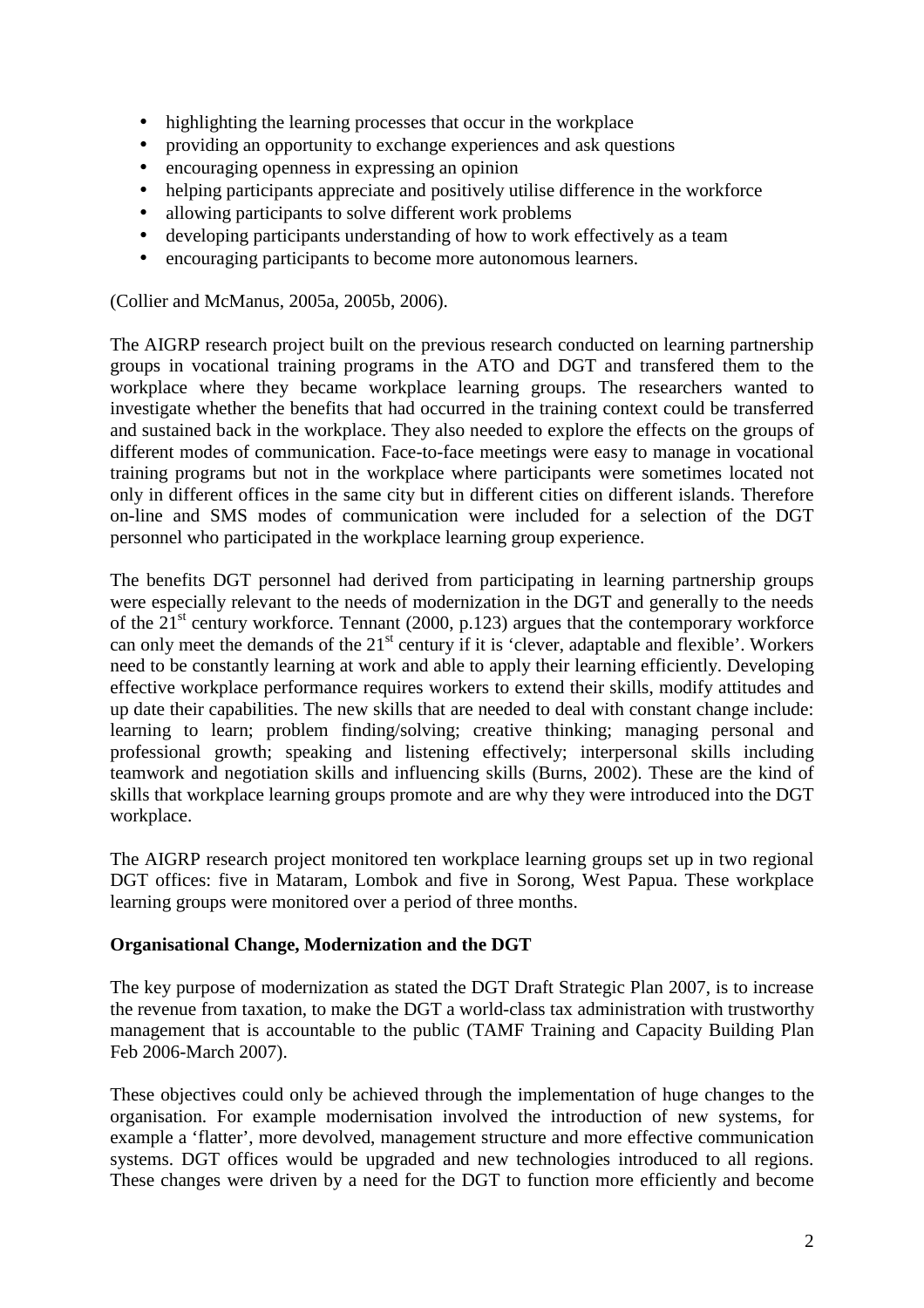transparent and ethical in its dealing internally within the organisation and externally with its dealings with taxpayers.

For modernisation to be successfully implemented throughout the DGT, the knowledge, skills and attitude of DGT personnel had to undergo a radical change. A flatter management system requires personnel take more responsibility for making decisions within their job and learning to support each other in doing this through working effectively in teams. This is a marked change from the hierarchical 'top down' structure that existed before.

Training was identified by DGT management in 2005 as being an important strategy for helping employees to meet the demands of modernization. Data from internal and external interviews conducted for a recent Training Needs Analysis (2007), highlights how training was seen as a means of communicating the changes that would be expected of staff both during and after the modernisation process; it was seen as a way to encourage attitudinal change as well as providing the technical knowledge and skills needed for modernization.

### **The Training Program**

This research focused on one particular training program, 'Organisational Change and Service Delivery Systems', managed by Hassall and Associates International (now GHD Hassall). This one-week program was delivered in six different regional locations from Java to West Papua and was chosen because it focused specifically on the impact of cultural change on modernized offices. The program was also significant because it was the first training delivered to a group that came from different echelons or grades of the DGT. Managers were trained alongside their 'subordinate' staff. This in itself was a challenge to the existing culture of the DGT, which is highly stratified and consciously hierarchical.

Another reason this program was chosen for this research project was because it was designed using adult learning principles and included peer group learning and critical reflection. This meant that participants had already been inducted into the skills relevant to those needed for the workplace learning groups.

## **Methodology**

Workplace learning groups were set up in two regions after DGT personnel had completed the one-week training program in 'Developing an Organizational Service Delivery Culture'. The two regions selected for the research project were Mataram (Lombok) and Sorong (West Papua). Twenty DGT personnel attended the Mataram and another twenty the Lombok training programs. All forty of them became part of the workplace learning group research sample.

Workplace learning groups were designed to allow program participants to continue their learning back in the workplace and help them implement the skills, knowledge and attitudes (see page 2) relating to modernization, that they had developed during the training program. Different mediums, face-to-face; 'on-line' and mobile phone text messaging; were used by different groups to communicate with each other. The table below shows how the groups were set up to communicate through specific mediums in Mataram and in Sorong. It also highlights how often each group was expected to report back to their research coordinator over the three months they were monitored.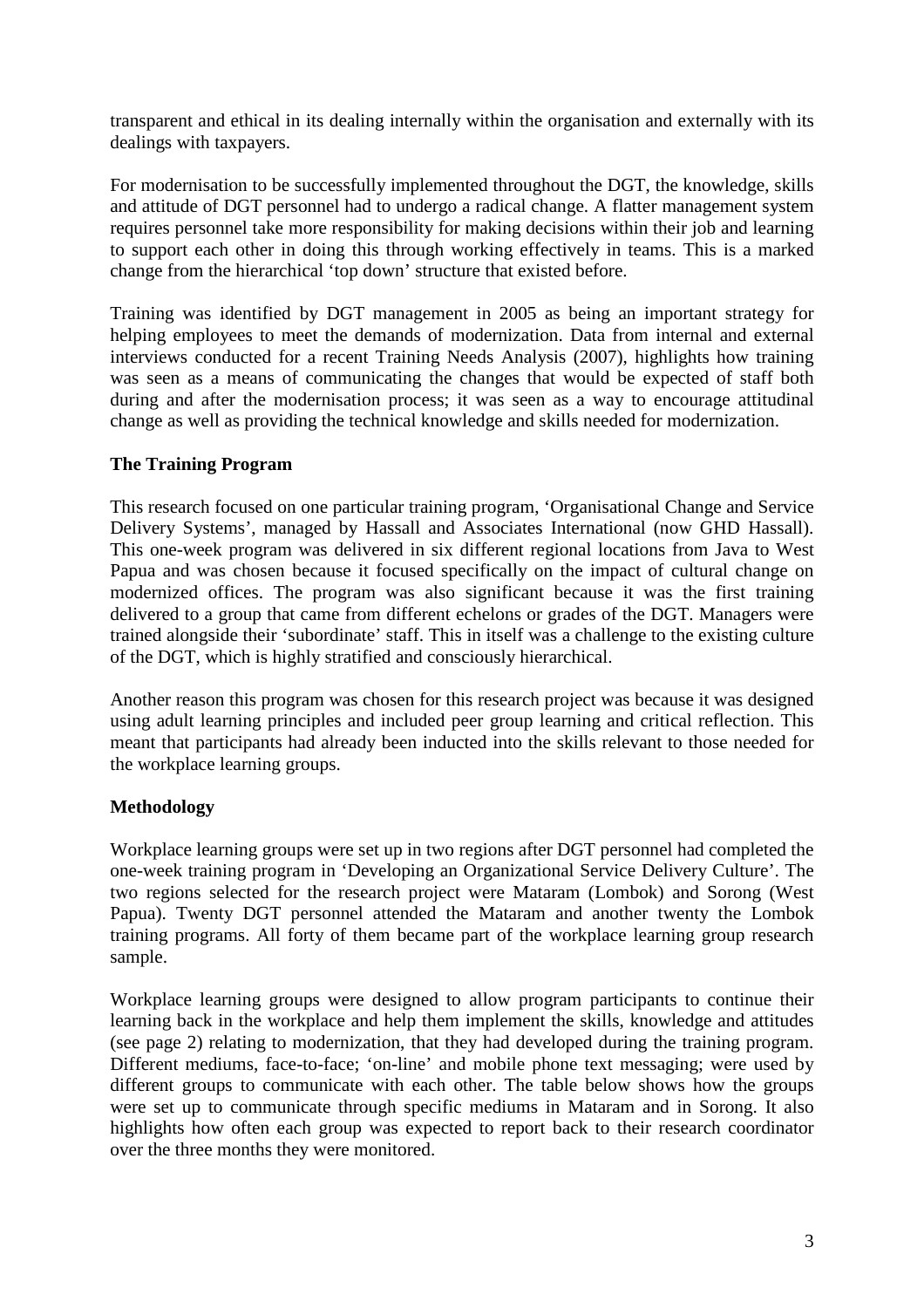| Group            | <b>Communication mode</b>                                      | <b>Frequency of meeting</b> | <b>Frequency of reporting</b>                         |
|------------------|----------------------------------------------------------------|-----------------------------|-------------------------------------------------------|
|                  | Face-to-face                                                   | weekly                      | weekly                                                |
| $\overline{2}$   | Face-to-face and on-line<br>(minimal<br>support from<br>tutor) | Bi-weekly                   | Bi-weekly                                             |
| 3                | On-line<br>(continuing)<br>support from tutor)                 | weekly                      | weekly                                                |
| $\boldsymbol{4}$ | E-mail (no support from<br>tutor)                              | Not specified               | No reporting required                                 |
| 5                | SMS (mobile phone)                                             | Participants decide         | their<br>Participants<br>copy<br>texts to researcher. |

The first three groups in each region (see table above) were given a workplace learning record to complete. All records were sent to two researchers who reminded participants of their requirement to report regularly but did not insist on the reports being completed. Group 5, the SMS mobile texting group, was not required to complete a workplace learning record but was given a small amount of credit (Rp 100,000, approx A\$14.00) on the condition they used this to communicate with their workplace learning group and when they did this, copied in the researcher in charge of collecting group reports. These responses were made into a transcript by the researcher responsible for collecting the data.

Participants were also grouped according to their location. Face-to-face-groups mostly came from the same local DGT office whilst the other groups who used on-line, e-mail and SMS modes of communication came from different local DGT offices.

The workplace learning records and SMS texts were used to analyse the progress of the four groups who reported back to the research coordinators. The researchers wanted to see whether the discipline and reporting structure helped these groups to be more successful in sustaining their learning from the training program, back in the workplace. The researchers also could monitor which of the different modes of communication appeared to work best for the workplace learning groups in these two DGT contexts.

The response of personnel within these groups to the cultural change brought about by the modernization process was monitored over a period of three months from May to August 2007 for the Mataram group and from August to October 2007 for the Sorong group. A final post workplace learning group survey was distributed to all participants at the end of the three months.

#### **The success of the workplace learning groups especially the SMS groups**

In the final post workplace learning group survey, 95% of participants agreed that workplace learning groups had helped them to implement the new skills they had gained from the 'Developing an Organisational Service Delivery Culture' training program they attended. Seventy nine per cent of participants agreed that they had also improved their service to taxpayers by implementing the principles of good governance and gave examples of changes of practice they had initiated in their workplace.

The groups who participated most fully in the workplace learning groups were the SMS groups. The Mataram SMS group sent in 14 learning records and the Sorong SMS group 12 records, which were the transcripts of their conversations, throughout the three-month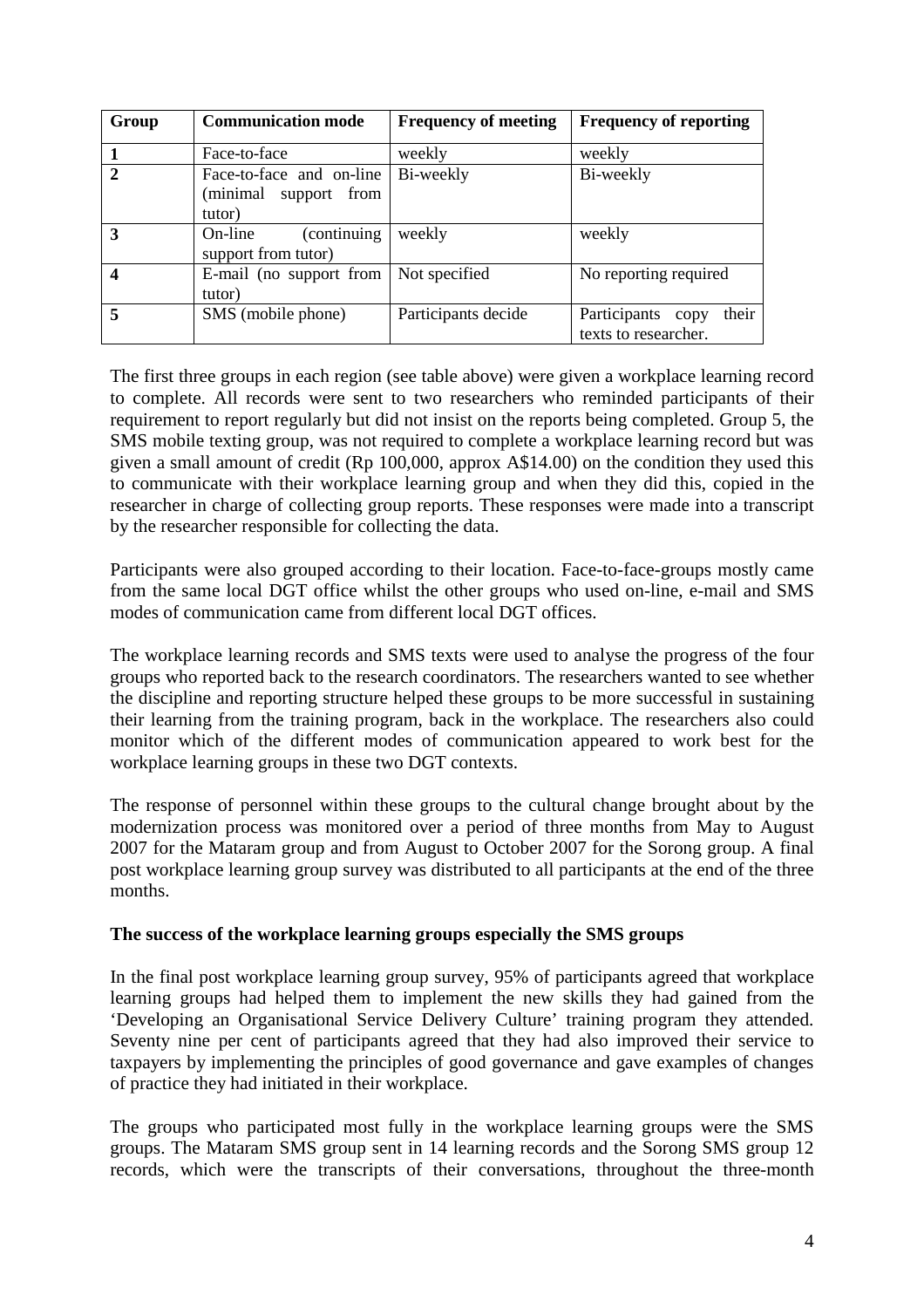monitoring period, more than any of the other participating groups. These transcripts were often two pages long and demonstrated that the SMS groups had been texting in a sophisticated manner, using their mobile phones to explore the ideas behind modernization and to seek each other's opinions on the issues of modernization.

It is not unusual for mobile phone technology to be employed as a learning tool in Higher Education in Australia (Armatras, Holt & Rice, 2007; Duncan-Howell & Lee, 2007; Nakahara, Hisamatsu, Yaegashi & Yamauchi, 2005; Yamammoto & Akhorori, 2005) and increasingly in developing countries (Ford & Batchelor, 2007; Kinshuk; 2004; Barker, Krull and Mallinson). There are examples of it being used in education in many different ways: for getting immediate feedback from learners through multiple choice questions, for literacy tasks, for note taking, for reading e-books, for searching the internet and for video conferencing. We will argue however, that the SMS communication that developed from the workplace learning groups differed from those mentioned above because it provided an open and largely unmediated forum for discussion. This SMS space allowed participants to share ideas, explore the new concepts and practices around modernization, and challenge those aspects of change that they considered would have a negative impact on themselves and the organization. The SMS communication promoted personal growth, self-directed learning and attitudinal change.

In the next section of the paper we will analsye the SMS transcripts from the Mataram and Sorong groups in more detail and consider the learning that emerges from them.

## **SMS group learning**

As mentioned above, the transcripts from the SMS groups demonstrate that they were a very active group. Each group member took responsibility for setting a different topic for discussion each week. These ranged from 'The impact modernization will have on us in our offices' to 'Growing work motivation and responsibility at work'. The group set the learning agenda, decided what was of learning interest to them and the direction they would take the learning. The only obvious tutor intervention was in the setting up of the groups and the collection of transcripts, though the process of monitoring itself could have been an influence on the conversations that took place.

The group taking responsibility for deciding the topics for discussion indicates that the participants are being self-directed in their learning (Knowles, 1990; Rogers 2004). This 'selfdirectedness' is apparent in the participants' approach to learning. For example when they realise that to be prepared for modernization they need to improve their capability, one participant suggests they need to use "all the facilities available at the DGT; magazines, intranet or training".

When discussing the topic of motivation and responsibility at work, another participant argues that "everything starts from ourselves" whilst yet another talks about the need for "individual awareness" so they can recognise what they need to take responsibility for at work. The need to take responsibility for their own learning is a recurring theme in the transcripts.

Another aspect of group participants taking responsibility for learning is their ability to problem-solve. In the transcripts, participants raise problems they see connected with the changes that modernization will bring and offer answers. Often the topic chosen is posed as a problematic question. For example one participant wonders how she can prepare for the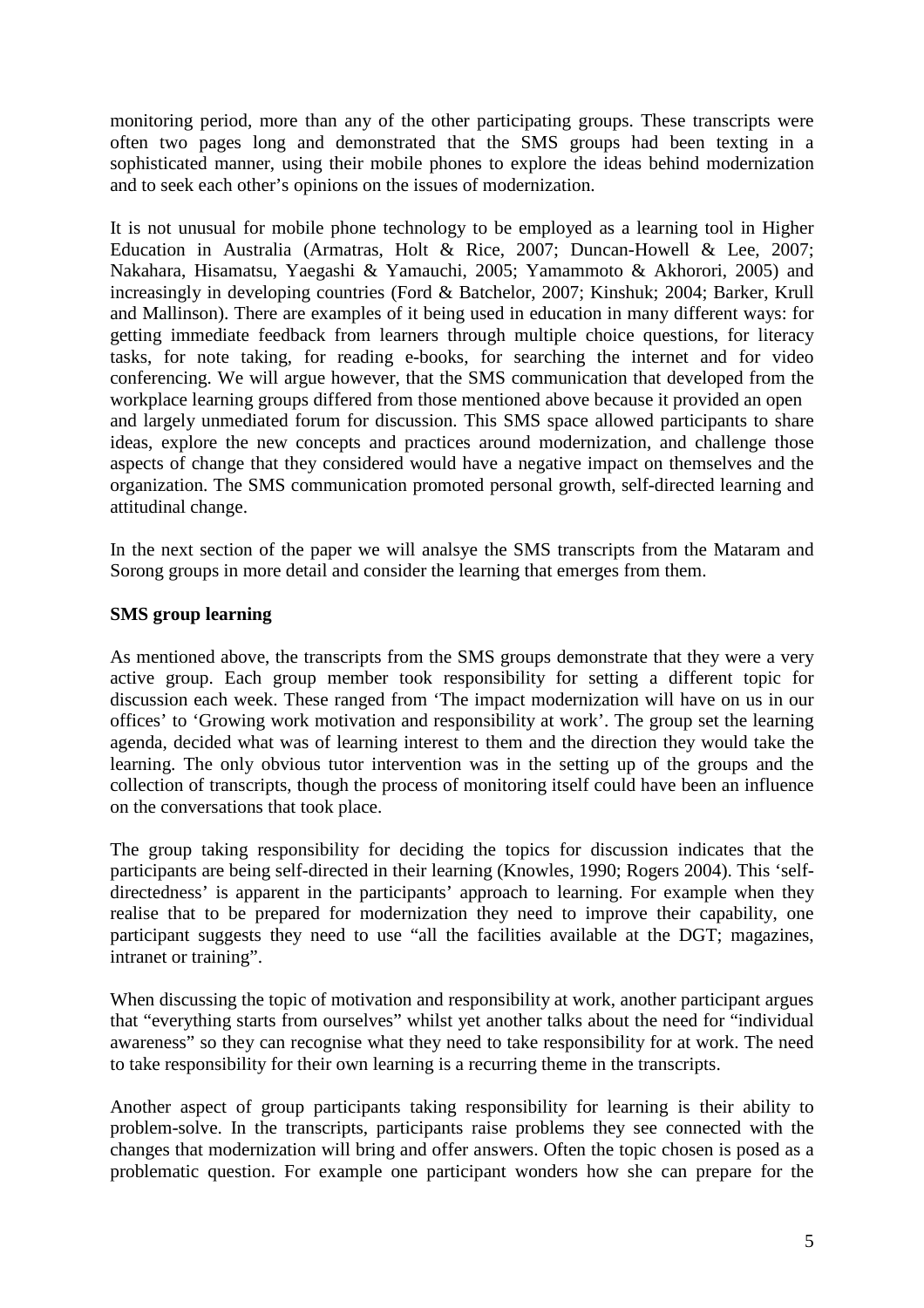change in work culture. Another participant suggests the need for discipline and applying the code of conduct (guidelines for ethical behaviour for staff in the Tax Office) "to all staff at our offices". This is reinforced by another who suggests a system that could be introduced to monitor staff attendance more effectively than the present use of sign in sheets. Practical solutions are presented to the problems raised.

In a discussion of the barriers that face them in the implementation of modernization, a participant points out that "not all DGT employees are ready to face modernization in terms of their mindset as some of them still cling to the old pattern" and notes the need to improve the education and the tax skills of office personnel. The group then decides to take action and create a training module to help educate personnel. The problem-solving in this instance has a tangible outcome.

There are examples of the SMS forum being used to deal with technical problems. There is a long discussion of how to deal with up-dating of taxpayers' database or on-line tax form submissions. Many suggestions are made and different perspectives discussed. This sharing of collective knowledge is used to help solve day-to-day difficulties in the workplace.

The problem of geographical location is raised by one of the SMS workplace learning groups. It is a problem that faces any Indonesian government organization and is not easily solved. The logistics of communicating with over 30,000 personnel in geographical locations as widespread as Sumatra to West Papua provides a huge challenge. Whilst the group acknowledged that this problem has no obvious solution, they came up with a different way of thinking about the issue. This was for them to take responsibility for doing something themselves - being proactive in going to taxpayers instead of waiting for the taxpayers to come to them. The openness of the SMS discussion promotes creative thinking in participants.

Open communication is encouraged by group participants. Frequently conversations begin with, "What is your opinion about this?", or are interspersed with encouragers such as "I wait for your comment". The openness created by the SMS space gives participants the freedom to discuss their superiors in a way that they would not usually do because of the strict heirarchical systems in place in the DGT. 'Subordinates' are not usually supposed to question their 'superiors'. However, modernization involves the move to 'flatter' systems of management where all personnel are required to take responsibility for change and can question decisions that are made. SMS has enabled this questioning to occur. One participant says they must take responsibility for discipline in their offices because "there are many of our superiors who have not provided good examples for the subordinates." They discuss the need for their superiors "to have the guts to apply" new regulations which reprimand workers who do not show commitment to the new work ethic.

One topic chosen for discussion is entitled, "The superior is not open to the subordinates and they are being egotistic and always want to win." In this discussion some participants question this proposition but all agree that superiors should be promoted on their "track record" and be "assessed on their leadership skills", which is not the case at present. This demonstrates again the freedom of discussion promoted by SMS communication and the quality and broad ranging nature of the debate which examines the issue from not only a personal perspective but also from an HR policy/management perspective.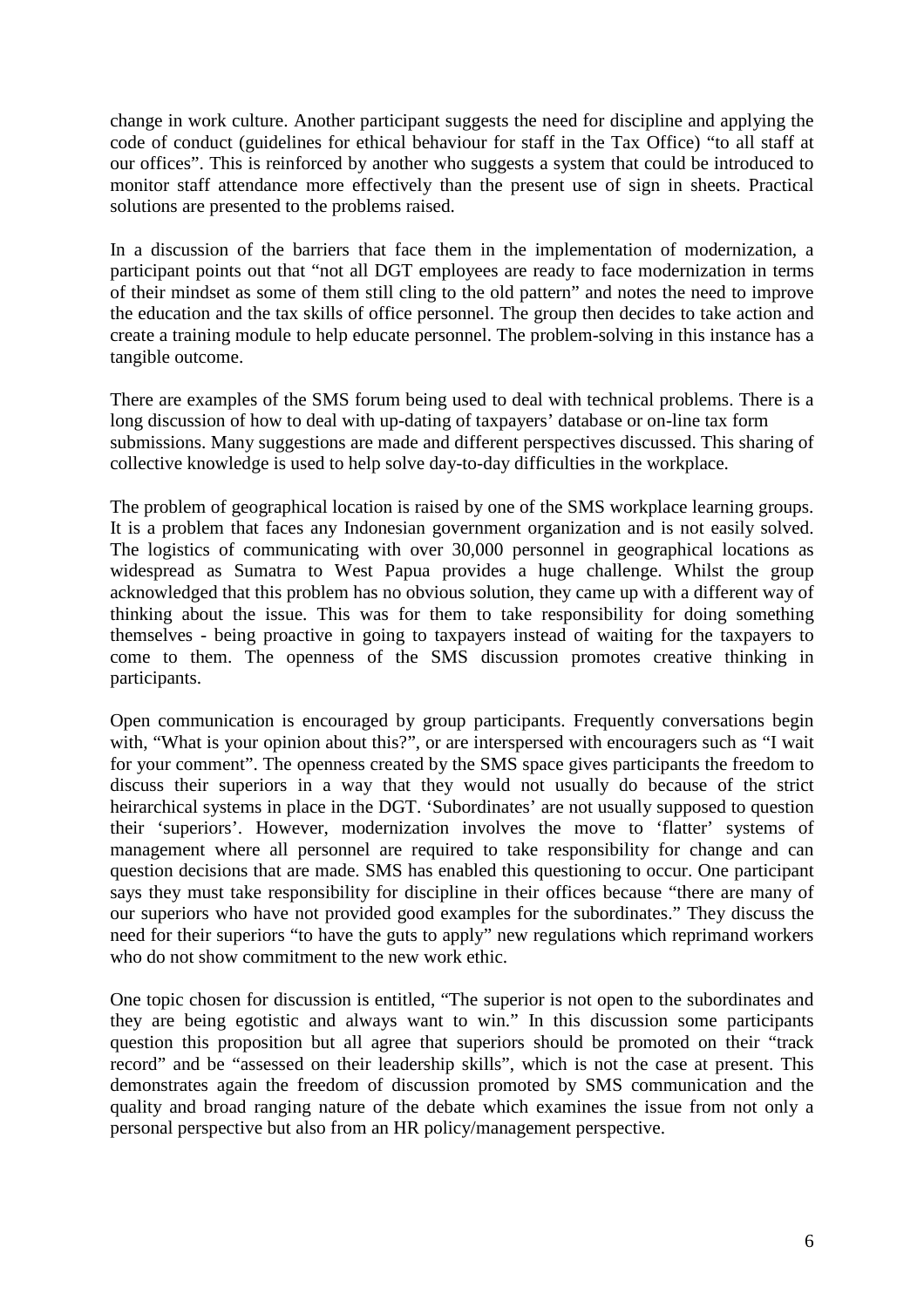Because SMS is an informal mode of communication, it encourages the sharing of personal feelings as well as professional information. In the first Mataram SMS interaction one participant acknowledges "there is a fear of our inability as staff to face modernization". One of the functions of the group is to help "improve our self confidence about our capability" by offering support to each other at a personal and professional level. This sharing at a personal level also appears to encourage attitudinal change.

In a discussion on motivation at work one participant argues that they have to "be responsible to show a appositive image of the DGT /Tax Office, because who else can do that if it is not us? So let's start now. Agree?" Another participant notes that "the most important thing is our willingness to change." The SMS groups support change at a personal as well as at a professional level with one participant proposing that "we grow and develop towards a better way."

# **The final survey**

The final survey asked the SMS group participants what they thought they had learnt from participating in the groups over the three month period. Their responses reinforce themes that have been identified in the transcripts, such as: learning from others, allowing for open communication, attitudinal change, problem-solving and team work.

The importance of open communication predominates. One group member acknowledged that participating in the groups helped them "learn from other's opinions when I can't find any other ideas" whilst another says that "discussion widens my horizon". The freedom and safety of the group allows another participant to note that he is "able to express my opinion" and another to "learn to accept and respect other's opinions". The workplace learning groups also "helped communication between members and helped us share information in relation to DGT modernization".

Learning more about team work and how to "cooperate better with each other" is a strong theme as is the concept of synergy – that group work adds value:

I learned more and gained more knowledge. I can even measure myself in terms of how far my participation is in the WLG.

One participant even proposes that "WLG can solve any new problems that will arise."

The discussions and sharing of different perspectives helped participants prepare themselves "mentally to face modernization" and "encouraged the changing of old work patterns". These are also indicators of attitudinal change.

Finally, group participants say that they were able to learn a great deal through an open balanced discussion of the changes that will occur during modernization including the "pro's and con's of DGT modernization" and the real impact it will have tax officers and taxpayers.

## **Conclusions**

Workplace learning groups provided a supportive learning network during a period of rapid organizational change in the DGT. SMS communication proved to be a particularly useful mode of communication in these groups. Its strengths are that it is easy to use and because it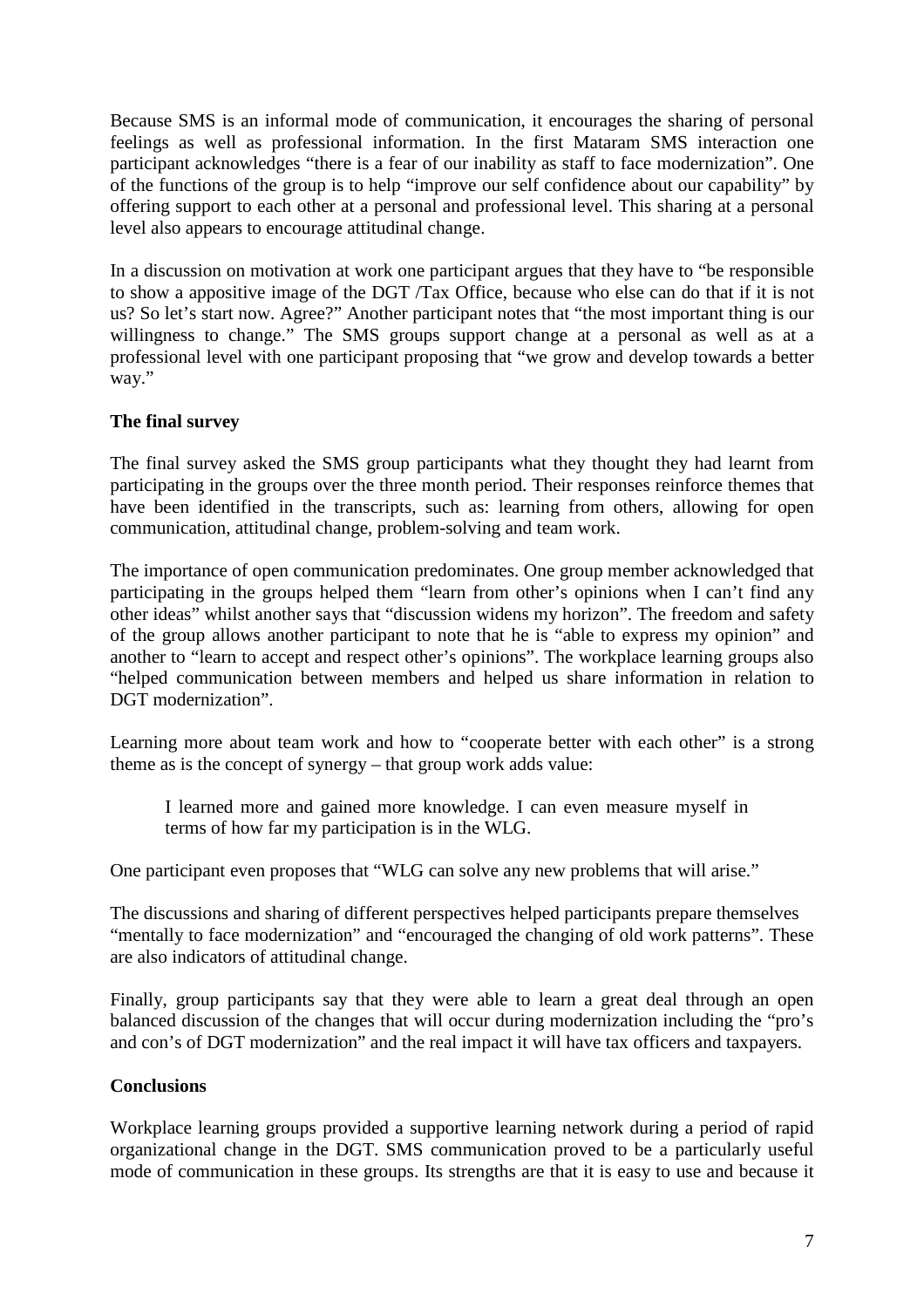is associated with informal communication, promotes a relaxed space for open communication among group participants. This open space allows participants to share their knowledge, feelings and opinions with each other and encouraged attitudinal change. The lack of tutor intervention encouraged participants to be self-directed learners and to raise and solve problems of relevance to them in the workplace. This in turn led to personal growth and the building of personal confidence of members in the group.

The learning from the SMS workplace learning groups mirrors the learning that resulted from the learning partnership groups used earlier in the ATO and DGT vocational training programs (Collier and McManus, 2005a, 2005b, 2006). They also echo the skills Burns (2002) identified as necessary for the twenty first century workplace.

It appears that appropriate training, supported by workplace learning groups using SMS communication, helped sustain vocational learning back in the DGT workplace and encouraged cultural change at grassroots level. The importance of finding strategies that work at the grassroots level of cultural change is highlighted by Kim (2002, p.8).

"Government official behaviour and work processes can change for a short period of time by force and threat, but efforts cannot change mindset and perceptions easily. Organisational structure and process can be changed by force, but it would be very difficult to force the promotion of team spirit and change the deeper level of culture. In addition to control and other strategies, cultural strategies are important in order to make high performance government organisations."

## **References**

Armatas, C., Holt, D. & Rice, M. (04) Balancing the possibilities for mobile technologies in higher education.

http://www.ascilite.org.au/conferences/brisbane05/blogs/proceedings/04\_Armatas.pdf

Barker, A., Krull, G. and Mallinson, B. A Proposed Theoretical Model for M-Learning Adoption in Developing Countries. http://www.mlearn.org.za/CD/papers/Barker.pdf

Burns, R. (2002) *The Adult Learner at Work,* Allen and Unwin, Sydney.

Collier, K., Rokhman, A., Ayuandini, S. and Kurniawan, P. (2007) Using 'workplace learning groups' - a peer-learning approach - in the Indonesian Tax Office to encourage workplace learning and support cultural change within the organization, paper delivered at RWL5 Conference, South Africa, Dec 07.

Collier, K. & McManus, J. (2006) 'Promoting work-integrated learning through learning partnership groups: an East-West comparative study'. Paper delivered at WACE conference, Shanghai.

Collier, K. & McManus, J. (2005a). Bridging the gap: 'The Use of Learning Partnerships to Enhance Workplace Learning'. *Asia-Pacific Journal of Cooperative Education*, 6(2), 7- 16.